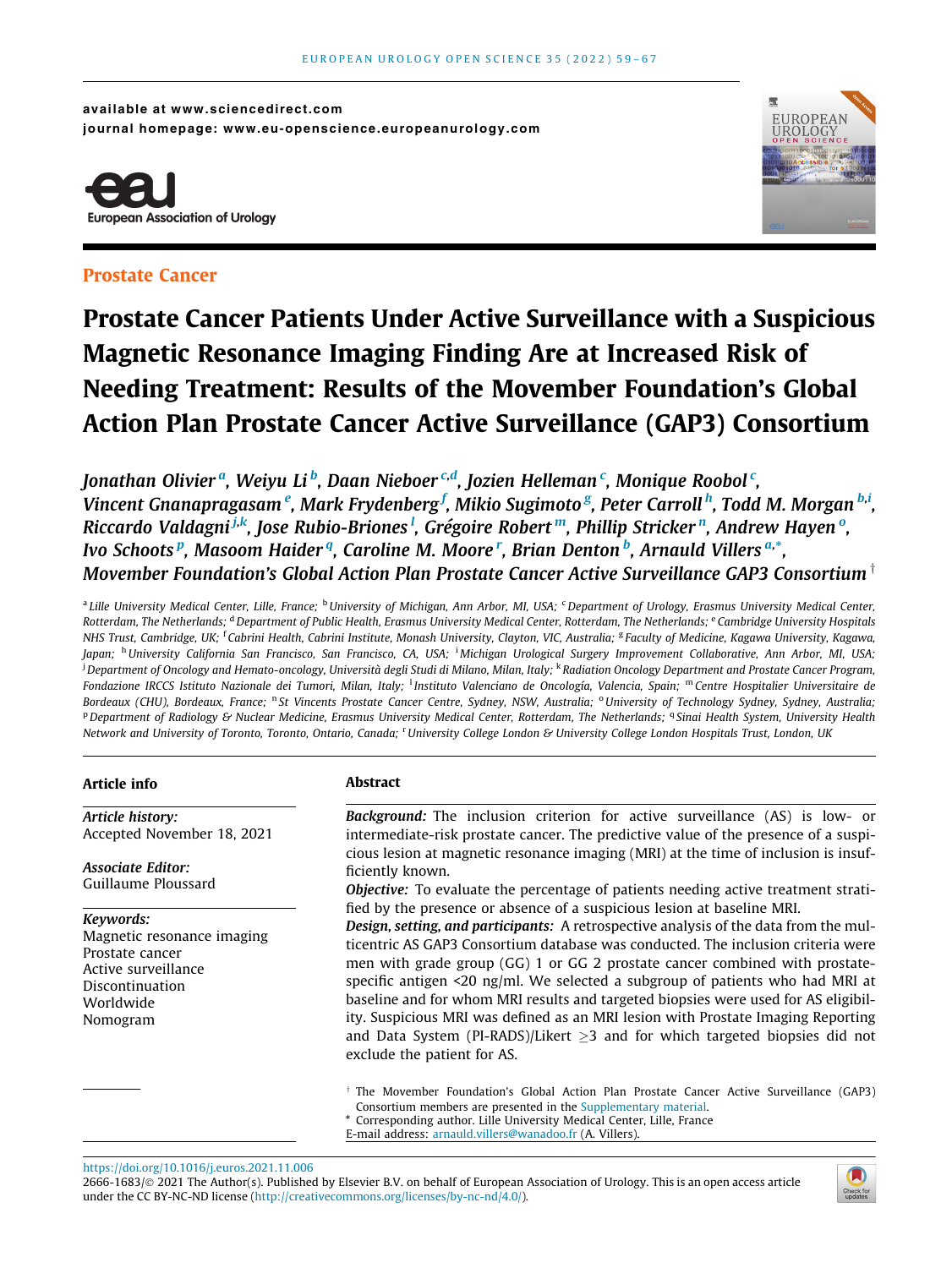Outcome measurements and statistical analysis: The primary outcome was treatment free survival (FS). The secondary outcomes were histological GG progression FS and continuation of AS (discontinuation FS).

Results and limitations: The study cohort included 2119 patients (1035 men with nonsuspicious MRI and 1084 with suspicious MRI) with a median follow-up of 23 (12–43) mo. For the whole cohort, 3-yr treatment FS was 71% (95% confidence interval [CI]: 69–74). For nonsuspicious MRI and suspicious MRI groups, 3-yr treatment FS rates were, respectively, 80% (95% CI: 77–83) and 63% (95% CI: 59–66). Active treatment (hazard ratio  $|HR| = 2.0$ ,  $p < 0.001$ ), grade progression ( $HR = 1.9$ ,  $p < 0.001$ ), and discontinuation of AS (HR = 1.7,  $p < 0.001$ ) were significantly higher in the suspicious MRI group than in the nonsuspicious MRI group.

Conclusions: The risks of switching to treatment, histological progression, and AS discontinuation are higher in cases of suspicious MRI at inclusion.

**Patient summary:** Among men with low- or intermediate-risk prostate cancer who choose active surveillance, those with suspicious magnetic resonance imaging (MRI) at the time of inclusion in active surveillance are more likely to show switch to treatment than men with nonsuspicious MRI.

 2021 The Author(s). Published by Elsevier B.V. on behalf of European Association of Urology. This is an open access article under the CC BY-NC-ND license [\(http://creative](http://creativecommons.org/licenses/by-nc-nd/4.0/)[commons.org/licenses/by-nc-nd/4.0/\)](http://creativecommons.org/licenses/by-nc-nd/4.0/).

# 1. Introduction

Active surveillance (AS) decreases the harms of screening and overdetection of men with a low or intermediate risk of prostate cancer (PCa) progression. The main goal of AS is to avoid or delay the use of treatments without compromising patients' long-term survival [\[1\].](#page-8-0)

Selection criteria were traditionally based on prostatespecific antigen (PSA) <10 ng/ml, T stage  $\leq$ T2a, and International Society of Urological Pathology (ISUP) grade group (GG) 1 at systematic biopsy (SB) defining cancers at low risk [\[2\].](#page-8-0) SB is associated with misclassification due to underestimation of the tumour volume or GG at entry [\[1\].](#page-8-0) Addition of magnetic resonance imaging (MRI) as a selection tool decreases the risk of missing clinically significant disease before AS is started. It was reported that 10% of men eligible for AS based on SB are reclassified to have a clinically significant PCa (CSPCa) by MRI and targeted biopsy  $(TB)$  [\[3\]](#page-8-0). In the ASIST study, the use of MRI at entry or during the 1st year of AS resulted in significantly fewer rates of AS discontinuation (19% vs 35%) and progression at biopsy to  $GG \geq 2$  cancer (9.9% vs 23%) after 2 yr of follow-up  $[4]$ . MRI and MRI-TB for suspicious MRI (Prostate Imaging Reporting and Data System [PI-RADS] score 3–5) are now recommended in the European association of Urology 2020 guidelines, in addition to standard biopsy for men on AS [\[5\].](#page-8-0)

In the Movember multicentric international GAP3 database  $[6]$ , we identified a subgroup of patients who had MRI at baseline, and for whom MRI results and TBs were used for AS eligibility. Importantly, these were patients who still met AS eligibility criteria after their initial TBs. The aim of our study was to evaluate the percentage of patients needing active treatment stratified by the presence or absence of a suspicious lesion at baseline MRI. The primary outcome was treatment free survival (FS). The

secondary outcomes were histological GG progression FS and all men continuing AS (discontinuation FS).

# 2. Patients and methods

#### 2.1. Study population

Between 2014 and 2016, the GAP3 database was created by combining patient data from established AS cohorts worldwide. Requirements for participation included an active registry of AS patients over the last 2 yr or more, including at least 50 patients annually and ethical approval for sharing digital patient data in a centralised, uniform, and consensus-based AS database (v3.3). To date, 25 cohorts from the USA, Canada, Asia, Australia, the UK, and Europe fulfilled the requirements for participation and joined the initiative, resulting in data for a total of 21 647 men on AS.

We retrospectively included from the GAP3 database all patients from 13 cohorts in eight countries on AS who had MRI performed at "baseline" with its results documented ([Fig. 1\)](#page-2-0). The use of MRI and inclusion in the GAP3 database differed between cohorts. In this study, baseline MRI definition was MRI performed in the 3 mo before diagnosis or during the 1st year after inclusion. Some investigators performed MRI upfront at the time of the first diagnosis, and therefore cases reclassified to CSPCa not considered for AS were not included in the GAP3 database. Other investigators included in the GAP3 database patients selected for AS based on PSA, T stage, and ISUP GG based on SBs, and performed MRI during the 1st year of follow-up. Some of these patients were reclassified to CSPCa at rebiopsy based on MRI-TB results and were therefore excluded. Since baseline MRI results when performed within 12 mo after AS inclusion can lead to reclassification up to 6 mo after MRI, the period range for reclassification was up to 18 mo after diagnosis.

#### 2.2. Exclusion criteria

The exclusion criteria included baseline MRI performed earlier than 3 mo before diagnosis or more than a year after diagnosis, PSA >20 ng/ ml, and GG 3, 4, or 5 at inclusion; patients who were reclassified within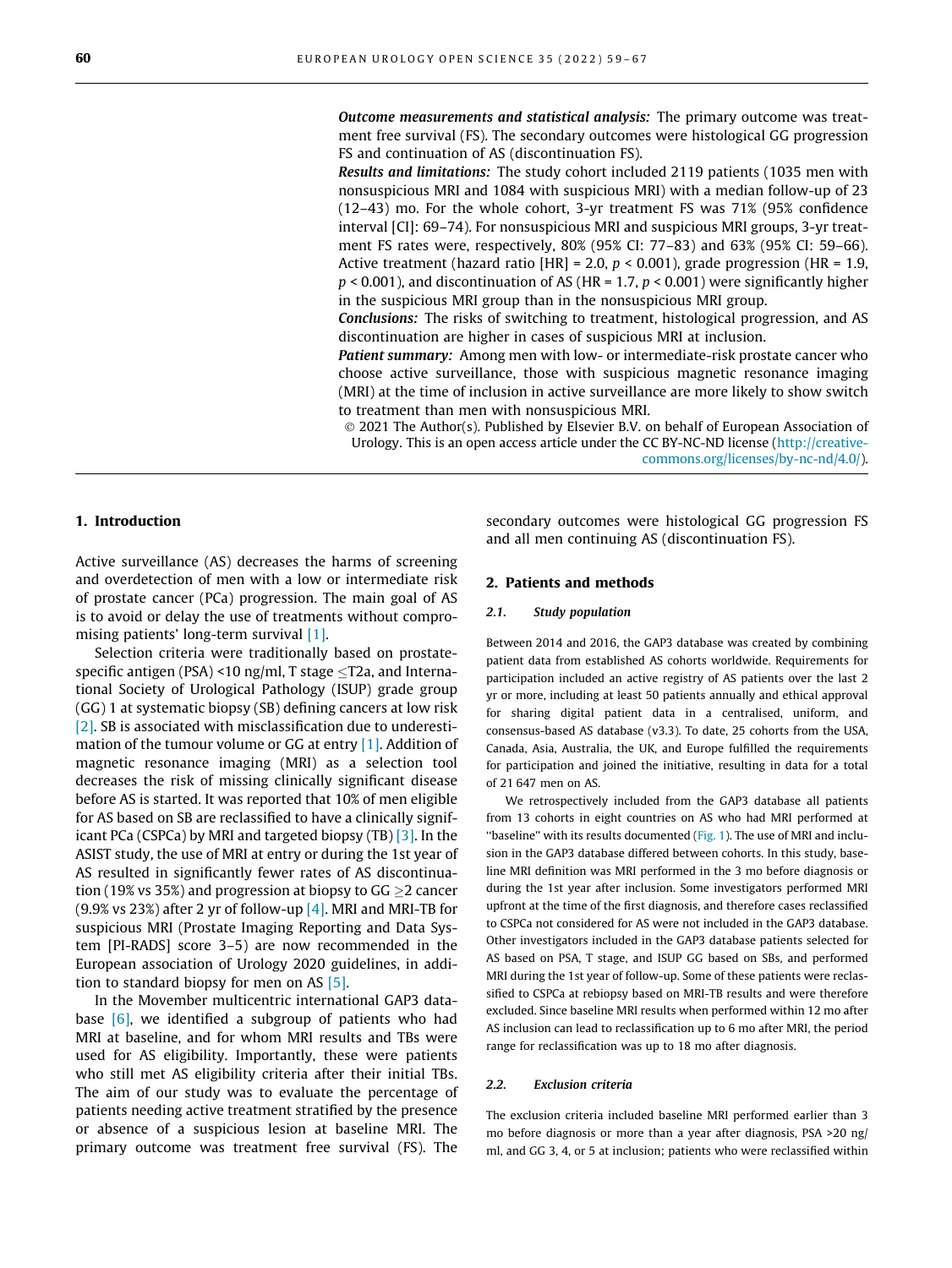<span id="page-2-0"></span>

Fig. 1 – Flowchart. MRI = magnetic resonance imaging.

18 mo after diagnosis if baseline MRI was performed after inclusion were also excluded. In addition, cohorts with <25 patients with MRI at inclusion were excluded.

# 2.3. Definition of suspicious and nonsuspicious MRI

Baseline MRI was considered suspicious when the item ''suspicious lesions found on MRI'' was filled in the Movember GAP3 database with ''yes'' or ''equivocal'', and as nonsuspicious when the column was filled in the Movember GAP3 database with ''no''. Inclusion of equivocal lesions at MRI as suspicious lesions was decided because in the literature around 20% of equivocal lesions are positive for cancer at TB [\[7\]](#page-8-0). A subanalysis of patients ( $n = 737$ ) with available Likert or PI-RADS scores for

clinically significant disease (1, "highly unlikely"; 2, "unlikely"; 3, "indeterminate'' or ''equivocal''; 4, ''likely''; and 5, ''highly likely'') was performed by stratifying patients into three groups with subsequent assessment scores of 1–2, 3, and 4–5 for the likelihood of PCa.

## 2.4. Collected data

Available data, as described previously [\[6\]](#page-8-0), included age, PSA at inclusion, PSA density, T stage at digital rectal examination, number of biopsy cores with PCa, maximum % PCa in any core, and Gleason grade group.

The available MRI data were suspicious lesion found on MRI, number and location of the lesion on MRI, and Likert or PI-RADS score (reported in 737 cases). PI-RADS score v.1 was used for patients included before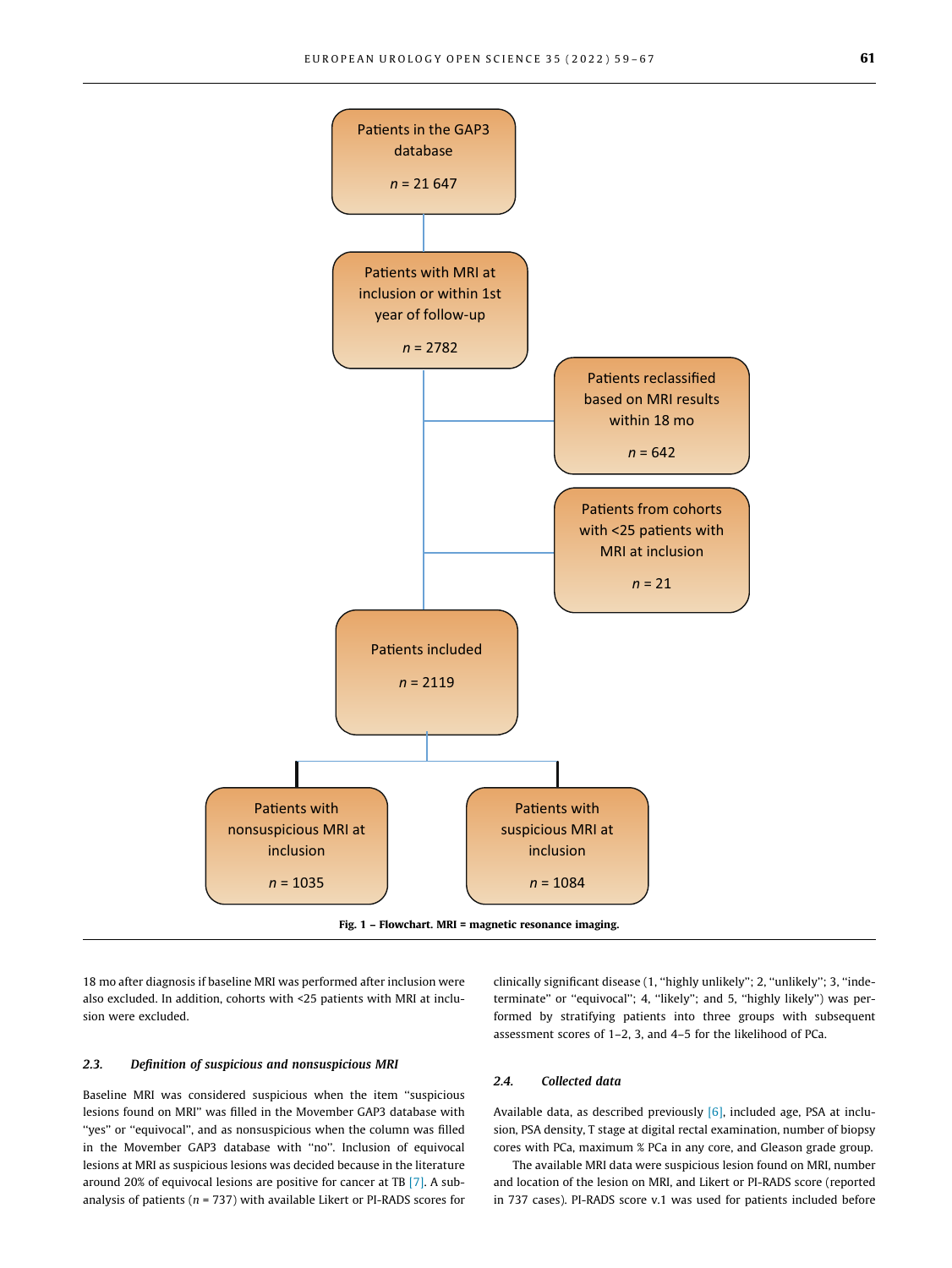<span id="page-3-0"></span>2016 and PI-RADS score v.2 was used for patients included after 2016. The concordance between MRI and TB results was not available. We collected the AS discontinuation status and date, the cause of discontinuation, and the death status. With respect to reasons for discontinuation, the following information was available for most cohorts: ''convert to watchful waiting", "clinical progression", "pathological progression", ''clinical and pathological progression'', ''PSA progression (PSA doubling time <3 yr)", "other PSA kinetics", "patient choice/anxiety", "doctor's anxiety'', ''radiological progression'', ''died'', ''lost to follow-up'', ''other/ unknown'', or ''still on active surveillance''.

#### 2.5. Follow-up

With respect to follow-up, almost all protocols recommended serial measurements (with a variation in time intervals) of serum PSA levels, digital rectal examination, and surveillance biopsy sampling in order to identify pathological progression. Several protocols considered MRI for routine use in AS, again with many differences between recommended frequencies.

## 2.6. Study design

The primary outcome was active treatment FS, which was defined as undergoing radical prostatectomy, radiation therapy, brachytherapy, focal therapy, or androgen deprivation treatment. Censoring time was defined as the date of the last recorded clinical appointment or stopping AS due to other reasons. Secondary outcomes were GG progression, which was defined as upgrading at follow-up biopsy (GG >1 for GG 1 at inclusion and GG >2 for GG 2 at inclusion) or high-grade progression

defined as upgrading at follow-up biopsy to GG >2 based on per-protocol or for cause biopsy, and all-cause AS discontinuation defined as progression, conversion to active treatment without evidence of progression, transition to watchful waiting, anxiety, non-PCa death, and other/unknown. According to Bruinsma et al [\[8\],](#page-8-0) we defined any upgrading or upstaging after confirmed inclusion as progression. A subanalysis of Gleason GG 1 patients was also performed.

#### 2.7. Statistical analysis

We used survival analysis to compare the risks of switching to active treatment, cancer grade progression, and AS discontinuation for patients in different MRI groups. The event in survival analysis is defined as switching to active treatment, cancer grade progression, or AS discontinuation. Firstly, we performed the Kaplan-Meier analysis and estimated the probabilities of survival for patients in suspicious and nonsuspicious MRI groups. Subsequently, we fitted stratified Cox proportional hazard models [\[9\]](#page-8-0), with stratified baseline survivals for different cohorts, to estimate pooled hazard ratios (HRs) for the covariates of interest. Covariates include patients' baseline MRI and PSA density (calculated as PSA level divided by prostate volume). Analyses were performed in R version 3.6.1.

#### 3. Results

## 3.1. Cohort characteristics

In total, 2119 patients were included from 13 cohorts (Table 1). Our study cohort contained 1035 men with non-

Table 1 – Patients and AS characteristics for the 13 GAP3 selected cohorts (n = 2119)

| <b>Cohorts</b>                                                                               | Number of<br><i>patients</i> | Median<br>age (IQR) | <b>Median</b><br>follow-up<br>(IQR) | <b>Suspicious</b><br>MRI, $n$ $(\%)$ | Switch to active<br>treatment, $n$ $(\%)$ | <b>Biopsy</b><br>progression, $n$<br>$(\%)$ | AS discontinuation all causes<br>at any time, $n$ $(\%)$ |
|----------------------------------------------------------------------------------------------|------------------------------|---------------------|-------------------------------------|--------------------------------------|-------------------------------------------|---------------------------------------------|----------------------------------------------------------|
| Atlanta                                                                                      | 53                           | $62(56-69)$         | $13(10-25)$                         | 46 (87)                              | 13(25)                                    | 1(2)                                        | 18 (34)                                                  |
| Bordeaux                                                                                     | 166                          | $65(60-68)$         | $27(11-47)$                         | 93 (56)                              | 49 (30)                                   | 6(4)                                        | 50(30)                                                   |
| Helsinki                                                                                     | 42                           | $66(61-72)$         | $36(23-43)$                         | 27 (64)                              | 16 (38)                                   | 1(2)                                        | 18(43)                                                   |
| Hopkins                                                                                      | 216                          | $66(62-69)$         | $19(13-30)$                         | 175 (81)                             | 57 (26)                                   | 12(6)                                       | 80 (37)                                                  |
| Lille                                                                                        | 227                          | $65(60-69)$         | $29(17-51)$                         | 127 (56)                             | 58 (26)                                   | 12(5)                                       | 66 (29)                                                  |
| London-<br><b>UCL</b>                                                                        | 303                          | $62(57-67)$         | $26(3-51)$                          | 138 (46)                             | 90(30)                                    | 10(3)                                       | 108 (36)                                                 |
| Melbourne                                                                                    | 73                           | $65(58-69)$         | $14(0-27)$                          | 65 (89)                              | 17(23)                                    | 0(0)                                        | 24 (33)                                                  |
| <b>MUSIC</b>                                                                                 | 305                          | $64(59-69)$         | $12(6-16)$                          | 158 (52)                             | 46(15)                                    | 8(3)                                        | 54 (18)                                                  |
| PRIAS                                                                                        | 225                          | $64(59-69)$         | $21(13-31)$                         | 72 (32)                              | 32 (14)                                   | 8(4)                                        | 45 (20)                                                  |
| Singapore                                                                                    | 48                           | $66(61-70)$         | $17(13-34)$                         | 5(10)                                | 28(58)                                    | 3(6)                                        | 29(60)                                                   |
| Sydney                                                                                       | 104                          | $59(53-66)$         | 48 (38-64)                          | 44 (42)                              | 35 (34)                                   | 10(10)                                      | 40 (38)                                                  |
| <b>UCSF</b>                                                                                  | 194                          | $62(57-67)$         | $47(26-75)$                         | 67 (35)                              | 45 (23)                                   | 21(11)                                      | 51 (26)                                                  |
| Valencia                                                                                     | 163                          | 65 (60-70)          | $38(14-55)$                         | 67(41)                               | 67 (41)                                   | 8(5)                                        | 75 (46)                                                  |
| $AS$ = active surveillance; $IOR$ = interguartile range; $MRI$ = magnetic resonance imaging. |                              |                     |                                     |                                      |                                           |                                             |                                                          |

#### Table 2 – AS patients' characteristics at entry (n = 2119)

| Baseline characteristics                                                                                                                                  | <b>Nonsuspicious MRI</b> | <b>Suspicious MRI</b> | Overall patients    |  |  |
|-----------------------------------------------------------------------------------------------------------------------------------------------------------|--------------------------|-----------------------|---------------------|--|--|
| Number of patients                                                                                                                                        | 1035                     | 1084                  | 2119                |  |  |
| Age at diagnosis (yr), median (IQR)                                                                                                                       | $63(58-68)$              | $65(59-69)$           | $64(59-69)$         |  |  |
| Follow-up (mo), median (IQR)                                                                                                                              | $27(13-51)$              | $18(11-38)$           | $23(12-43)$         |  |  |
| PSA (ng/ml), median (IQR)                                                                                                                                 | $5.3(3.7-7.3)$           | $5.4(3.8-7.2)$        | $5.3(3.8-7.3)$      |  |  |
| PSA density $(ng/ml^2)$ , median (IQR)                                                                                                                    | $0.11(0.07-0.16)$        | $0.11(0.07-0.16)$     | $0.11(0.07 - 0.16)$ |  |  |
| Number of biopsy cores with prostate cancer, median (IQR)                                                                                                 | $1(1-2)$                 | $2(1-3)$              | $1(1-2)$            |  |  |
| Maximum percentage of cancer in any core (%), median (IQR)                                                                                                | $10(5-20)$               | $14(5-29.3)$          | $10(5 - 24.89)$     |  |  |
| T stage at DRE, number (%)                                                                                                                                |                          |                       |                     |  |  |
| T1                                                                                                                                                        | 730 (71)                 | 650 (60)              | 1380 (65)           |  |  |
| T <sub>2</sub>                                                                                                                                            | 97(9)                    | 107(10)               | 204(10)             |  |  |
| <b>TX</b>                                                                                                                                                 | 208 (20)                 | 327 (30)              | 535 (25)            |  |  |
| Grade group 2, $n$ (%)                                                                                                                                    | 110(11)                  | 134 (12)              | 244 (12)            |  |  |
| AS = active surveillance; DRE = digital rectal examination; IQR = interquartile range; MRI = magnetic resonance imaging; PSA = prostate-specific antigen. |                          |                       |                     |  |  |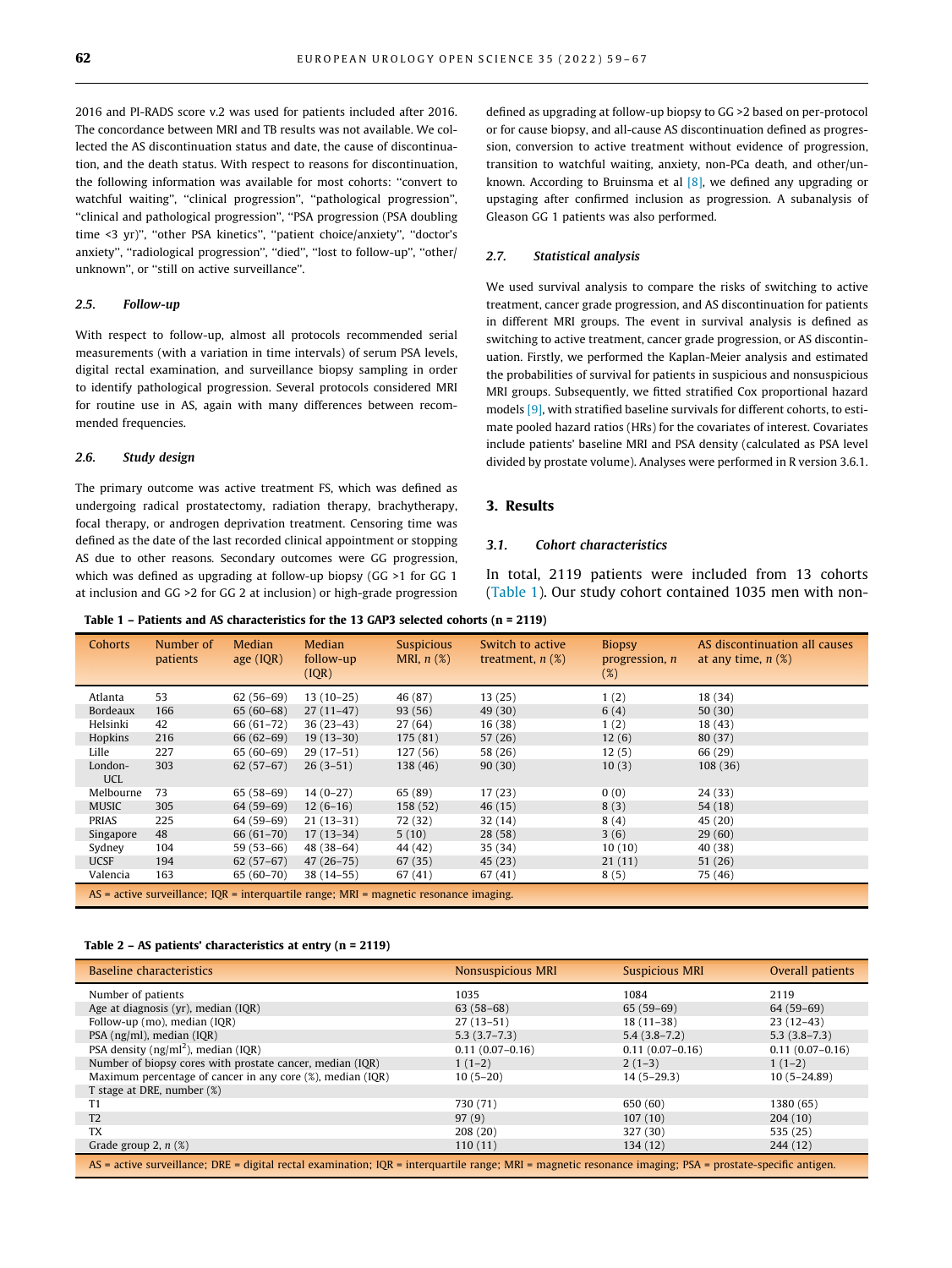suspicious MRI and 1084 with suspicious MRI; 1875 men (88%) had GG 1 at baseline, whilst the remaining 244 (12%) had GG 2 cancer. The median age at diagnosis was 64 yr (interquartile range [IQR]: 59–69), median PSA was 5.3 ng/ml (3.8–7.3), and 65% of men had a nonpalpable tumour. Patients and tumour characteristics were comparable between nonsuspicious MRI and suspicious MRI except for tumour visibility at MRI. Patients' characteristics are summarised in [Table 2](#page-3-0). The median follow-up for the cohort was 23 mo (IQR: 12–43).

# 3.2. Clinical events

# 3.2.1. Whole cohort

For the whole cohort, treatment FS, biopsy upgrading FS, and AS discontinuation FS were 71% (95% confidence interval [CI]: 69–74), 84% (95% CI: 82–86), and 67% (95% CI: 65– 71) at 3 yr respectively.

An overview of clinical outcomes is summarised in Table 3. Types of active treatment, number with histological progression at biopsy, and cumulative reasons for AS discontinuation during follow-up in both MRI groups for the whole series are shown in [Table 4](#page-5-0). No cancer-specific deaths were reported. Results per centre are described in Supplementary Tables 1–4. At 3 and 5 yr, treatment FS rates were 80% (95% CI: 77–83) and 70% (95% CI: 66–74) for nonsuspicious MRI, and 63% (95% CI: 59–66) and 49% (95% CI: 44–54) for suspicious MRI patients, respectively ([Fig. 2A](#page-6-0)). Switch to treatment was significantly higher in suspicious MRI men than in nonsuspicious MRI men (HR = 2.00, 95% CI: 1.65– 2.42). In total, 392 men had histological progression at biopsy during follow-up, including 101(5%) patients who

had a high-grade progression (GG >2; [Table 4](#page-5-0)). The 3- and 5-yr histological progression FS rates were 89% (95% CI: 86–91) and 81% (95% CI: 77–85) in nonsuspicious MRI, and 79% (95% CI: 76–82) and 70% (95% CI: 65–75) in suspicious MRI men, respectively (Table 3). Histological progression at biopsy was significantly higher in suspicious MRI than in nonsuspicious MRI men (HR = 1.88, 95% CI: [1.47– 2.42]). High-grade histological progression FS rates at 3 yr were 97% (95% CI: 95–98) in suspicious MRI men and 93% (95% CI: 91–95) in suspicious MRI men. Histological progression at biopsy to a higher grade (GG >2) was significantly higher in suspicious MRI than in nonsuspicious MRI men (HR = 2.85,  $p < 0.001$ ). At 3 and 5 yr, all-cause AS discontinuation FS rates were 76% (95% CI: 73–79) and 63% (95% CI: 59–67) for nonsuspicious MRI, and 58% (95% CI: 54–62) and 42% (95% CI: 38–47) for suspicious MRI patients, respectively [\(Fig. 2](#page-6-0)B). Causes of discontinuation in the two groups are summarised in [Table 4.](#page-5-0) AS discontinuation was significantly higher in suspicious MRI than in nonsuspicious MRI men (HR = 1.77, 95% CI: 1.48–2.10).

#### 3.2.2. Subcohort of GG 1 only

The 3- and 5-yr treatment FS rates were 82% (95% CI: 79– 85) and 72% (95% CI: 68–77) for those with nonsuspicious MRI, and 66% (95% CI: 62–70) and 52% (95% CI: 47–57) for those with suspicious MRI, respectively. Switch to treatment was significantly higher in the suspicious MRI group (HR = 1.90, 95% CI: 1.54–2.36). The 3- and 5-yr histological progression FS rates were 89% (95% CI: 86–91) and 80% (95% CI: 76–84) for those with nonsuspicious MRI, and 78% (95% CI: 74–81) and 69% (95% CI: 64–74) for those with

Table 3 – Cumulative incidence of switch to active treatment, histological progression at biopsy, and AS discontinuation (all causes) during followup % (95% CI) for the whole series of 2119 patients

|                                                                                                                                                                                                                            |             | <b>Number</b><br>at risk | All-time HR<br>$(95\% \text{ CI})$ | $3 \text{ yr}$<br>% (95% CI) | 3yr<br>HR (95% CI)  | 5 yr<br>% (95% CI) | 5yr<br>HR (95% CI)  |
|----------------------------------------------------------------------------------------------------------------------------------------------------------------------------------------------------------------------------|-------------|--------------------------|------------------------------------|------------------------------|---------------------|--------------------|---------------------|
| Switch to active treatment<br>for all GG 1 and 2                                                                                                                                                                           | All         | 2119                     |                                    | $29(26-31)$                  |                     | $40(37-43)$        |                     |
|                                                                                                                                                                                                                            | Nonsusp MRI | 1035                     |                                    | $20(17-23)$                  |                     | $30(26-34)$        |                     |
|                                                                                                                                                                                                                            | Susp MRI    | 1084                     | $2.00(1.65 - 2.42)$                | $37(34-41)$                  | $1.72(1.38 - 2.14)$ | $51(46-56)$        | $1.86(1.53 - 2.27)$ |
|                                                                                                                                                                                                                            | Likert 1-2  | 185                      |                                    | $17(11-23)$                  |                     | $26(18-34)$        |                     |
|                                                                                                                                                                                                                            | Equivocal   | 208                      | $2.12(1.43-3.15)$                  | $31(24-37)$                  | $1.56(0.98 - 2.48)$ | $42(32-50)$        | $1.80(1.20 - 2.72)$ |
|                                                                                                                                                                                                                            | Likert 4-5  | 344                      | $4.18(2.82 - 6.19)$                | $45(39-51)$                  | $2.79(1.72 - 4.52)$ | $58(50-64)$        | $3.75(2.49 - 5.65)$ |
| Switch to active treatment for GG 1                                                                                                                                                                                        | All         | 1875                     |                                    | $26(23-28)$                  |                     | $37(34-40)$        |                     |
|                                                                                                                                                                                                                            | Nonsusp MRI | 925                      |                                    | $18(15-21)$                  |                     | $28(24-32)$        |                     |
|                                                                                                                                                                                                                            | Susp MRI    | 950                      | $1.90(1.54 - 2.36)$                | $34(30-38)$                  | $1.64(1.29-2.10)$   | $47(42-52)$        | $1.76(1.41 - 2.20)$ |
| AS discontinuation for all GG 1 and 2                                                                                                                                                                                      | All         | 2119                     |                                    | $32(30-35)$                  |                     | $46(43-49)$        |                     |
|                                                                                                                                                                                                                            | Nonsusp MRI | 1035                     |                                    | $23(20-26)$                  |                     | $37(32-41)$        |                     |
|                                                                                                                                                                                                                            | Susp MRI    | 1084                     | $1.77(1.48 - 2.10)$                | $41(37-45)$                  | $1.67(1.37-2.05)$   | $56(51-61)$        | $1.67(1.40 - 2.00)$ |
|                                                                                                                                                                                                                            | Likert 1-2  | 185                      |                                    | $18(12-24)$                  |                     | $34(25-43)$        |                     |
|                                                                                                                                                                                                                            | Equivocal   | 208                      | $1.92(1.33 - 2.78)$                | $33(25-39)$                  | $1.56(0.99 - 2.46)$ | $45(36-54)$        | $1.58(1.08 - 2.31)$ |
|                                                                                                                                                                                                                            | Likert 4-5  | 344                      | $3.75(2.59 - 5.43)$                | $48(41-53)$                  | $2.87(1.78 - 4.63)$ | $60(53-67)$        | $3.29(2.24 - 4.83)$ |
| AS discontinuation for GG 1                                                                                                                                                                                                | All         | 1875                     |                                    | $30(27-32)$                  |                     | $43(40-47)$        |                     |
|                                                                                                                                                                                                                            | Nonsusp MRI | 925                      |                                    | $22(19-25)$                  |                     | 34 (30-39)         |                     |
|                                                                                                                                                                                                                            | Susp MRI    | 950                      | $1.67(1.38 - 2.03)$                | $38(34-42)$                  | $1.58(1.27-1.98)$   | $53(48-58)$        | $1.57(1.28 - 1.91)$ |
| Biopsy upgrading for all GG 1 and 2                                                                                                                                                                                        | All         | 2119                     |                                    | $16(14-18)$                  |                     | $24(21-27)$        |                     |
|                                                                                                                                                                                                                            | Nonsusp MRI | 1035                     |                                    | $11(9-14)$                   |                     | $19(15-23)$        |                     |
|                                                                                                                                                                                                                            | Susp MRI    | 1084                     | $1.88(1.47 - 2.42)$                | $21(18-24)$                  | $1.69(1.26 - 2.27)$ | $30(25-35)$        | $1.69(1.30 - 2.20)$ |
|                                                                                                                                                                                                                            | Likert 1-2  | 185                      |                                    | $17(11-22)$                  |                     | $27(18-35)$        |                     |
|                                                                                                                                                                                                                            | Equivocal   | 208                      |                                    | $19(12-25)$                  |                     | $27(18-36)$        |                     |
|                                                                                                                                                                                                                            | Likert 4-5  | 344                      | $2.05(1.39-3.03)$                  | $35(29-41)$                  | $1.34(0.84 - 2.14)$ | 48 (39-55)         | $1.72(1.15 - 2.56)$ |
| Biopsy upgrading for GG 1                                                                                                                                                                                                  | All         | 1875                     |                                    | $17(14-19)$                  |                     | $25(22-28)$        |                     |
|                                                                                                                                                                                                                            | Nonsusp MRI | 925                      |                                    | $11(9-14)$                   |                     | $20(16-24)$        |                     |
|                                                                                                                                                                                                                            | Susp MRI    | 950                      | $1.97(1.52 - 2.56)$                | $22(19-26)$                  | $1.8(1.33 - 2.43)$  | $31(26-36)$        | $1.72(1.31 - 2.25)$ |
| AS = active surveillance; CI = confidence interval; GG = grade group; HR = hazard ratio versus nonsusp MRI or Likert 1–2; MRI = magnetic resonance imaging;<br>Nonsusp MRI = nonsuspicious MRI; Susp MRI = suspicious MRI. |             |                          |                                    |                              |                     |                    |                     |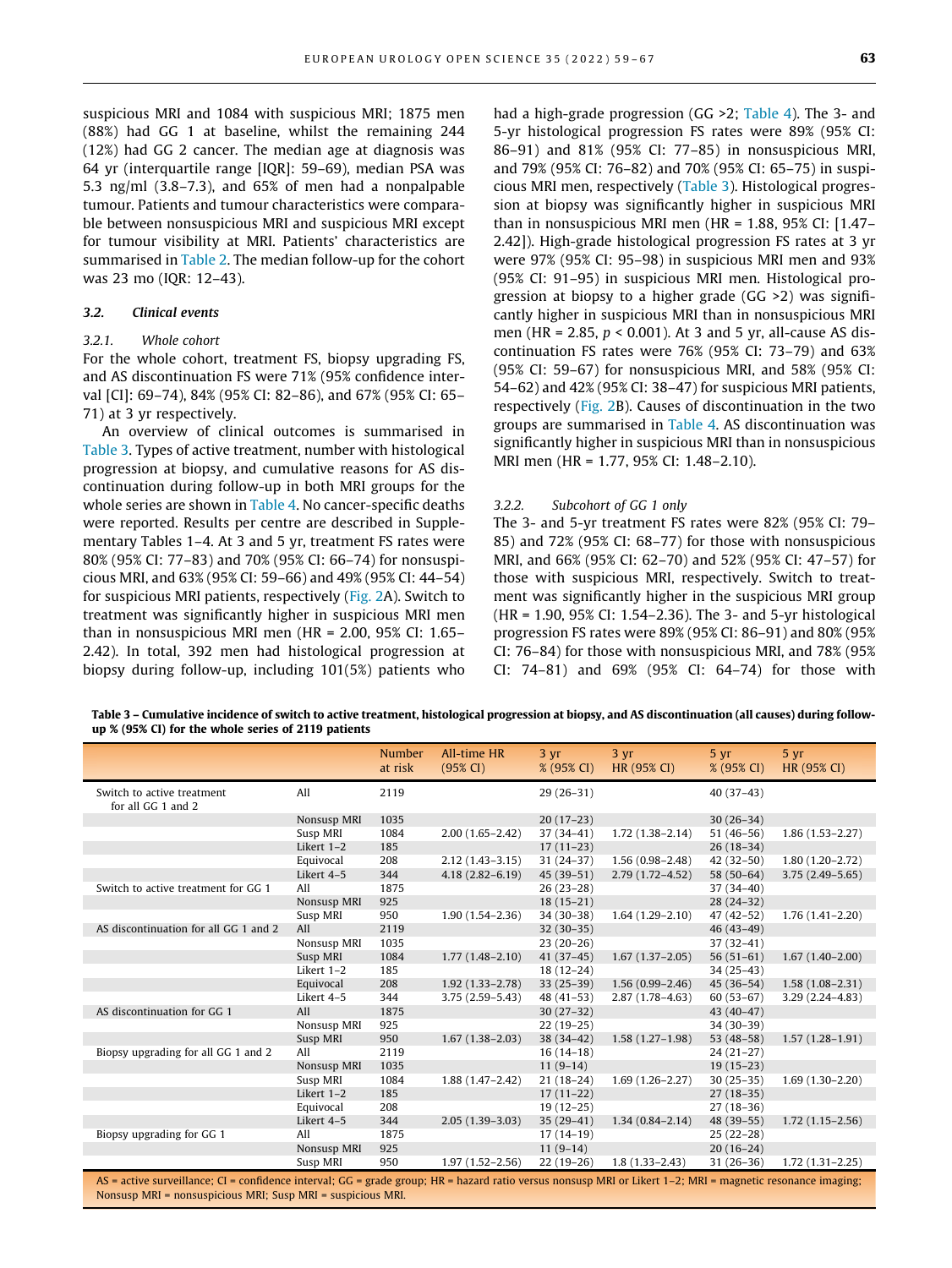|                                           |                                           | <b>Nonsuspicious MRI</b> | <b>Suspicious MRI</b> | All            |
|-------------------------------------------|-------------------------------------------|--------------------------|-----------------------|----------------|
| Types of treatment <sup>a</sup>           | Radical prostatectomy                     | 126                      | 208                   | 334            |
|                                           | Radiation therapy                         | 30                       | 54                    | 84             |
|                                           | Brachytherapy                             | 20                       | 41                    | 61             |
|                                           | Focal therapy                             | 37                       | 42                    | 79             |
|                                           | ADT/others                                | 18                       | 26                    | 44             |
| Histological progression at biopsy        | GG 1 to $>$ GG 1                          | 125                      | 165                   | 290            |
|                                           | GG 1 and GG 2 to $>GG$ 2                  | 37                       | 63                    | 100            |
| Reasons for discontinuation ( $n = 528$ ) | Pathological progression                  | 96                       | 136                   | 232            |
|                                           | Clinical progression                      | 21                       | 47                    | 68             |
|                                           | Clinical and pathological progression     | 12                       | 27                    | 39             |
|                                           | Radiological progression                  | 14                       | 10                    | 24             |
|                                           | Radiological and pathological progression | 5                        | $\overline{2}$        | $\overline{7}$ |
|                                           | PSA progression (PSA-DT <3 yr)            | 5                        | 16                    | 21             |
|                                           | Other PSA kinetics (PSA V > 0.5 ng/ml)    | $\overline{4}$           | 5                     | 9              |
|                                           | Patient choice/anxiety                    | 23                       | 39                    | 62             |
|                                           | Physician anxiety                         | 7                        | $\mathbf{0}$          | $\overline{7}$ |
|                                           | Death from other cause                    | 9                        | 8                     | 17             |
|                                           | Lost to FU                                | 17                       | 13                    | 30             |
|                                           | Convert to WW                             | 8                        | 4                     | 12             |

<span id="page-5-0"></span>Table 4 – Types of active treatment, number of histological progression at biopsy, and reasons for AS discontinuation during follow-up in both MRI groups for the whole series of 2119 patients

ADT = androgen deprivation therapy; AS = active surveillance; FU = follow-up; GG = grade group; MRI = magnetic resonance imaging; PSA = prostate-specific antigen; PSA-DT = PSA doubling time; WW = watchful waiting.

<sup>a</sup> Some patients had multiple treatments.

suspicious MRI, respectively. Histological progression at biopsy was significantly higher in the suspicious MRI group (HR = 1.97, 95% CI: 1.52–2.56; [Fig. 2C](#page-6-0)). The 3- and 5-yr AS discontinuation FS rates were 78% (95% CI: 75–81) and 66% (95% CI: 61–70) for patients with nonsuspicious MRI, and 62% (95% CI: 58–66) and 47% (95% CI: 42–52) for patients with suspicious MRI at inclusion, respectively. AS discontinuation was significantly higher in the suspicious MRI group (HR = 1.67, 95% CI: 1.38–2.03).

## 3.2.3. Subanalysis of Likert/PI-RADS data

The treatment FS rates at 3 and 5 yr were, respectively, 83% (95% CI: 78–89) and 74% (95% CI: 66–82) for those with Likert/PI-RADS score 1–2, 70% (95% CI: 63–77) and 59% (95% CI: 50–69) for those with score 3, and 55% (95% CI: 50–61) and 42% (95% CI: 35–49) for those with score 4–5. Switch to treatment was significantly lower for those with score 1–2 versus score 3 versus score 4–5 (HR = 2.12, 95% CI: 1.43–3.15; HR = 4.18, 95% CI: 2.82–6.19). The 3-yr histological progression FS rates were 83% (95% CI: 78–89), 71% (95% CI: 75–88), and 65% (95% CI: 59–71) for those with Likert/PI-RADS scores 1–2, 3, and 4–5, respectively. There was no significant difference for histological progression between patients with a score of 1–2 at MRI versus those with a score of 3, but there was significantly more histological progression for those with score 4–5 (HR = 2.05, 95% CI: 1.39–3.03). The 3-yr AS discontinuation FS rates were 82% (95% CI: 76–87), 67% (95% CI: 41–75), and 52% (95% CI: 47– 59) for patients with MRI scores 1–2, 3, and 4–5 at inclusion, respectively. AS discontinuation was significantly lower in those with score 1–2 versus score 3 versus score 4–5 (HR = 1.92, 95% CI: 1.33–2.78; HR = 3.75, 95% CI: 2.59–5.43).

# 4. Discussion

We need AS outcomes from international multicentric cohorts. One of the main outcomes is the length of time we can defer treatment and have the patient on AS. In the whole GAP3 MRI cohort, 3- and 5-yr treatment FS rates were 71% and 60%, respectively. These outcomes can be shared with patients at the time of treatment decision.

AS eligibility criteria are of importance for this risk of switch to treatment. MRI has been proved to increase staging and grading, and as such resulted in a decrease of 10% of reclassification rate within the 1st year on AS  $[3]$ . Some patients with suspicious MRI are still eligible for AS. Our work was aimed to compare the risk of switching from AS to active treatment depending on MRI risk category at baseline. We showed that the risk to switch to treatment, the risk of histological progression, and the risk of AS discontinuation are lower if the MRI at the time of inclusion is nonsuspicious.

Further studies on different follow-up protocols for patients with negative or positive MRI should be performed.

These results confirm the findings that were already reported in monocentric studies [\[10–12\]](#page-8-0). Stavrinides et al [\[11\]](#page-8-0) showed that event FS (defined as PCa treatment, transition to watchful waiting, or death) and treatment FS were lower in patients with MRI-visible (Likert 4–5) disease. In the Princess Margaret Cancer Centre cohort, it was reported that 51% of men with suspicious baseline MRI received definitive treatment within 5 yr, compared with 27% and 21% of men with equivocal and negative MRI, respectively [\[13\].](#page-8-0) Hsiang et al  $[14]$  found that initial and follow-up MRI PI-RADS risk scores were related to upgrading on sub-sequent follow-up biopsy. Chu et al [\[15\]](#page-8-0) showed that associations between visible MRI lesions and AS outcomes appear stronger with serial examination. This is in agreement with our results, where the estimated treatment FS rates at 3 yr are 70% for the nonsuspicious MRI and 49% for the suspicious MRI group. In the Lille and Cambridge cohorts who received MRI at inclusion [\[16,17\]](#page-8-0), histological progression FS rates at a median follow-up of 36 and 39 mo were, respectively, close to the results of 89% and 81% for nonsuspicious MRI, and 79% and 70% for suspicious MRI at 3 yr and 5 yr in the GAP3 cohort. Mamawala et al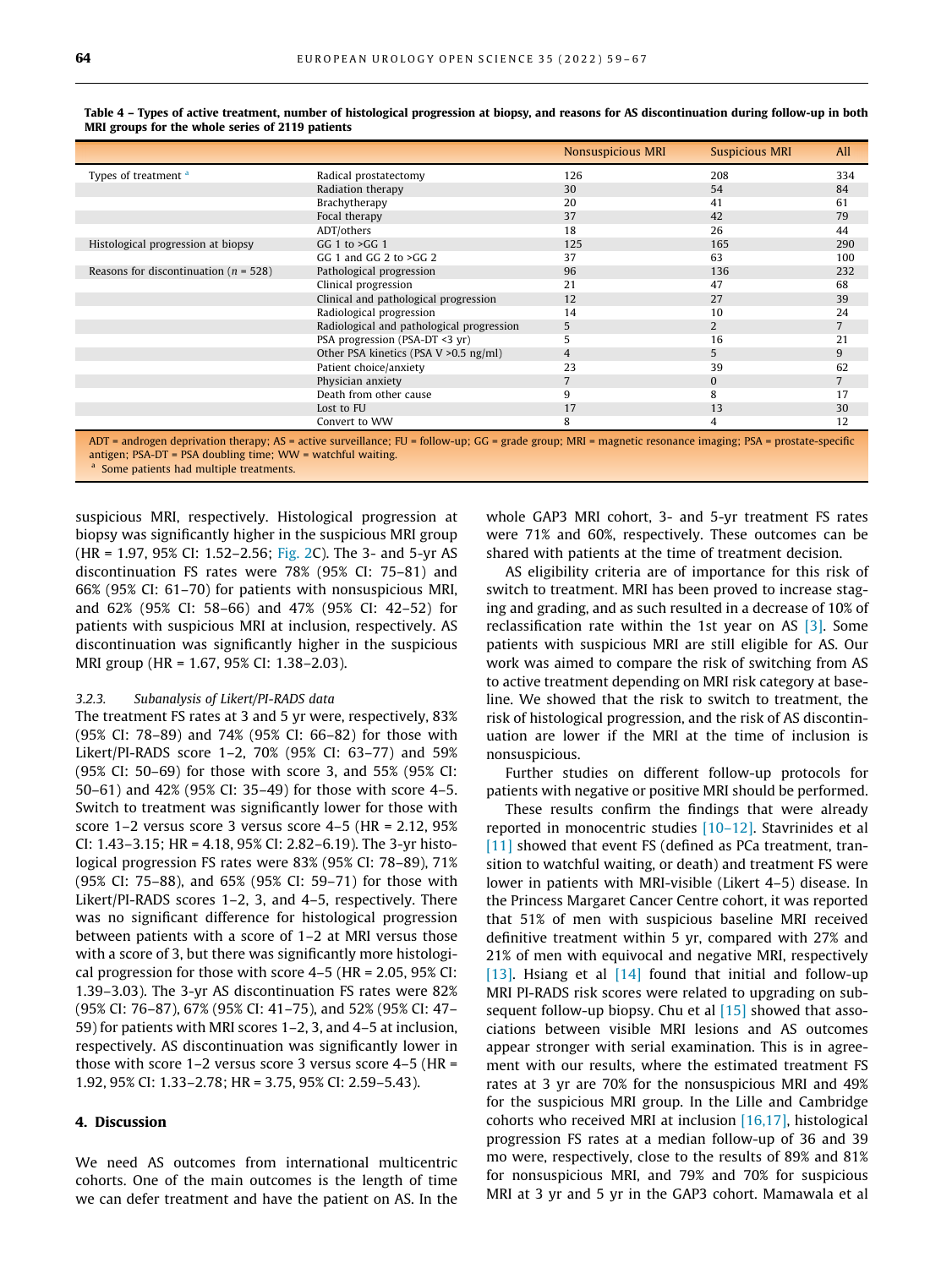<span id="page-6-0"></span>

Fig. 2 – (A) Active treatment–free survival curves for GG 1 + GG 2 patients according to MRI groups. (B) AS discontinuation-free survival curves for GG 1 + GG 2 patients according to MRI groups. (C) Histological GG progression-free survival curves for GG 1 + GG 2 patients according to MRI groups. AS = active surveillance; GG = grade group; MRI = magnetic resonance imaging.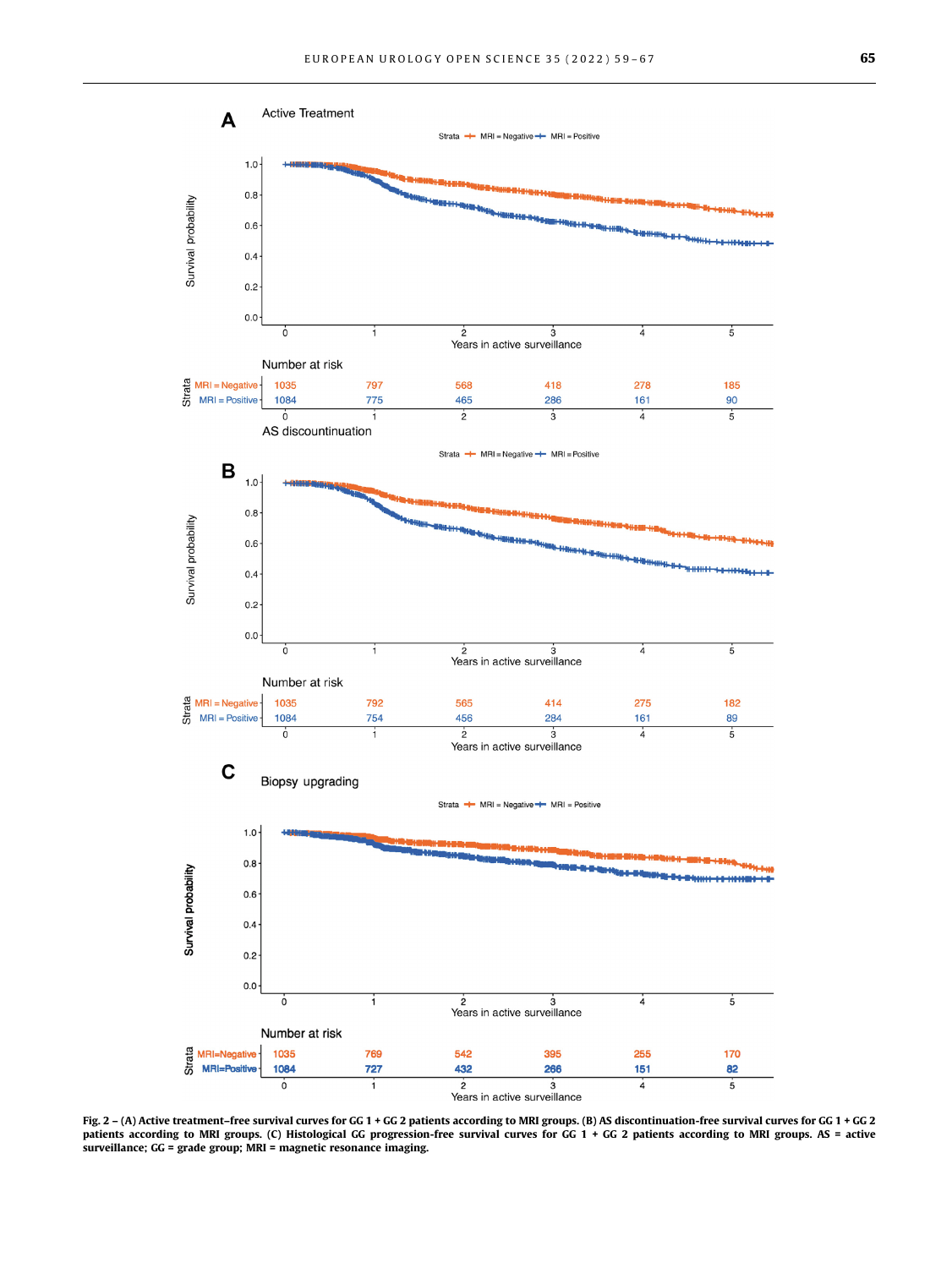[\[10\]](#page-8-0) showed that the 2- and 4-yr upgrade FS rates were significantly lower for the negative MRI group (93% and 83%, respectively) than for the positive MRI group (74% and 59%, respectively). These rates are close to the 27.5% pro-gression in the whole Movember cohort at 5 yr [\[18\].](#page-8-0)

Our results show that men with suspicious MRI are more likely to receive definitive treatment, more likely to have upgrading on follow-up biopsy, and more likely to discontinue AS, compared with men with negative MRI, although tumour characteristics were not statistically different between the two groups except for visibility at MRI but a trend towards higher-volume disease at biopsy ([Table 2](#page-3-0)). It could have been expected that patients with suspicious MRI present more frequently with GG 2. It can be explained by undersampling of the visible lesion at TB or a false positive result of MRI and by the use of inclusion criteria.

The potential impact of these findings is that suspicious MRI does not necessarily exclude a patient from AS since a substantial number of men with suspicious MRI did not progress on AS, but it is clearly suggested that those with suspicious MRI may have to be followed more closely than a patient with nonsuspicious MRI. It also questions the accuracy of TB to sample an MRI lesion and eventually reclassify PCa before inclusion.

These rates may reflect in part tumours with rapid growth and in part tumours that were missed by the diagnostic tests used for the selection criteria. Hence, if MRI accuracy is high to eliminate significant tumours, its negative predictive value goes from 75% to 95%, explaining that there are still some significant tumours that are missed at entry. Progression happens over time when an initial nonsignificant PCa progresses or when a new significant lesion grows. Inoue et al [\[19\]](#page-8-0) modelled that the probability of true grade progression ranges from 1.2% to 2.4% per year of AS. Theoretically, 5–10% of CSPCa are missed at entry, and progression ranges from 1.2% to 2.4% per year of AS, which means that reclassification/progression should range from 8.6% to 17.2% at 3 yr and from 11% to 22% at 5 yr. Our results showing a 70% (66–74%) 5-yr treatment FS rate for nonsuspicious MRI patients are concordant with this model. It is important to note that only 2119 (10%) out of 21 643 patients of the world's largest AS cohort had baseline MRI. MRI was not routinely used when GAP3 started but has since become an increasingly utilised diagnostic tool.

There are some limitations that need to be considered in this study. Firstly, the number of patients with MRI at baseline is small and represents <15% of the GAP3 database. This concern can be explained by the fact that many patients of the cohorts were included before guidelines recommend MRI at baseline in 2019. Most of the included patients were coming from MRI expert centres, which used either Likert or PI-RADS scores as routine MRI scores. The GAP3 database is purely a retrospective database resulting in limited control over data collection and a lack of availability of some data of interest, such as the quality of prostate MRI in different cohorts, radiological experience of the included centres, biopsy strategies (transperineal or transrectal), and targeting system. True inclusion time in AS for the MRI cohort was defined as 3 mo after the MRI date, to allow for reclassification for significant PCa. Some centres performed MRI

in the 3 mo before the first diagnosis and others during the 1st year after diagnosis. This heterogeneity may represent a bias. Another limitation was the impossibility from the database to cross the MRI and TB data at diagnosis. In consequence, the definition of positivity and negativity of the MRI were purely at imaging and not confirmed by TB data in the database. Moreover, differences of PI-RADS score version were not taken into account. However, all investigators said that in case of suspicious MRI, TBs were performed and results were taken into account to exclude patients who were at high risk. In addition, outcomes for primary and secondary endpoints differ between cohorts. The criteria for inclusion differ, and this was reported for our GAP3 Consortium [\[1\].](#page-8-0) The likelihood of suspicious MRI prompting treatment is also likely to differ between cohorts, as does the likelihood of men being offered or choosing AS for GG 2 disease. The time of follow-up was limited, and so midto long-term differences in oncological outcomes could not be evaluated. The heterogeneity of AS protocol and heterogeneity of included patients as described in previous papers may include a selection bias, but the prevalence of outcomes reported in our study are, therefore, likely more representative of the average PCa population [\[20\].](#page-8-0)

# 5. Conclusions

The risk of switching to treatment, histological progression, and AS discontinuation are higher in cases of suspicious MRI at inclusion. This information should be shared with patients at inclusion.

Author contributions: Jonathan Olivier had full access to all the data in the study and takes responsibility for the integrity of the data and the accuracy of the data analysis.

Study concept and design: Olivier, Moore, Villers. Acquisition of data: Movember Foundation's Global Action Plan Prostate Cancer Active Surveillance (GAP3) Consortium. Analysis and interpretation of data: Li, Nieboer, Denton. Drafting of the manuscript: Olivier, Helleman, Villers. Critical revision of the manuscript for important intellectual content: Roobol, Gnanapragasam, Frydenberg, Sugimoto, Carroll, Morgan, Valdagni, Rubio-Briones, Robert, Stricker, Hayen, Schoots, Haider, Moore. Statistical analysis: Olivier, Moore, Villers, Li, Nieboer, Denton. Obtaining funding: Movember Foundation's Global Action Plan Prostate Cancer Active Surveillance (GAP3) Consortium. Administrative, technical, or material support: Helleman. Supervision: Villers. Other: None.

Financial disclosures: Jonathan Olivier certifies that all conflicts of interest, including specific financial interests and relationships and affiliations relevant to the subject matter or materials discussed in the manuscript (eg, employment/affiliation, grants or funding, consultancies, honoraria, stock ownership or options, expert testimony, royalties, or patents filed, received, or pending), are the following: None.

Funding/Support and role of the sponsor: This work was supported by the Movember Foundation. The funder did not play any role in the study